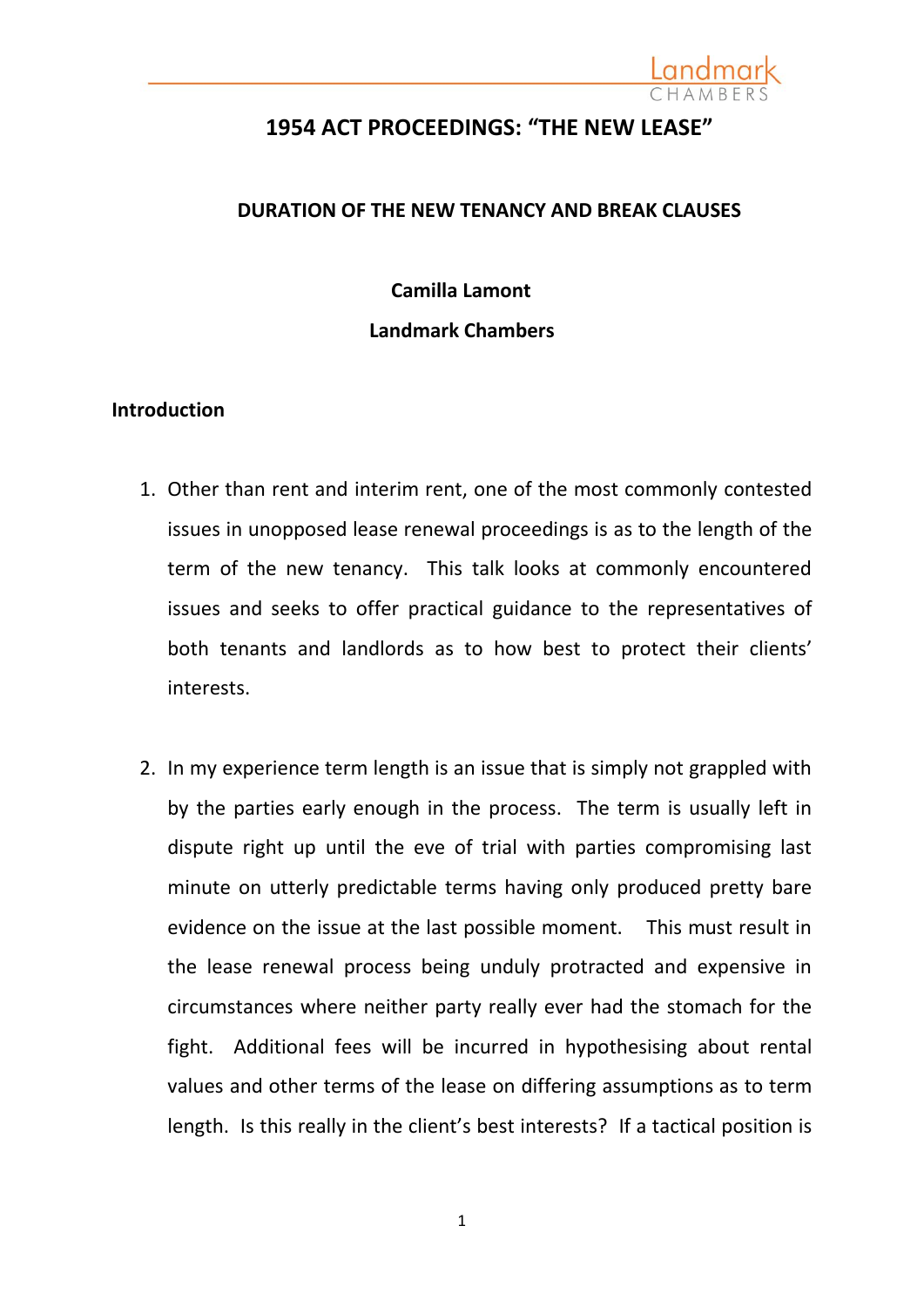

to be adopted for the client is holding out on the term until the last minute really the best one?

- 3. As with many issues in 1954 Act proceedings, the respective positions adopted by the parties often reflect the state of the market and trading conditions more generally. For example, it is common for tenants to now seek shorter more flexible terms whereas institutional landlords are looking for longer security. The length of the new tenancy can and usually does have a knock on effect on the rental valuation exercise under s.34, which is a matter that should not be overlooked, although often is.
- 4. The length of the term is also likely to have an impact on the "other terms of the tenancy". Most obviously, for example, a short term lease is unlikely to require rent review provisions. If the parties are in dispute and one party wants a longer term there may be a subsidiary dispute about the inclusion of any rent review provision and the terms thereof in the event the longer term is granted. It stands to reason that the sort of covenants one would include in a one year term may differ considerably from those in a lease of 15 years. The issue of the length of the tenancy should therefore be considered at the earliest opportunity. Costs savings could be achieved if term is agreed as early as possible, rather than being compromised the night before trial, as is often the way.

### **Term: The Basics**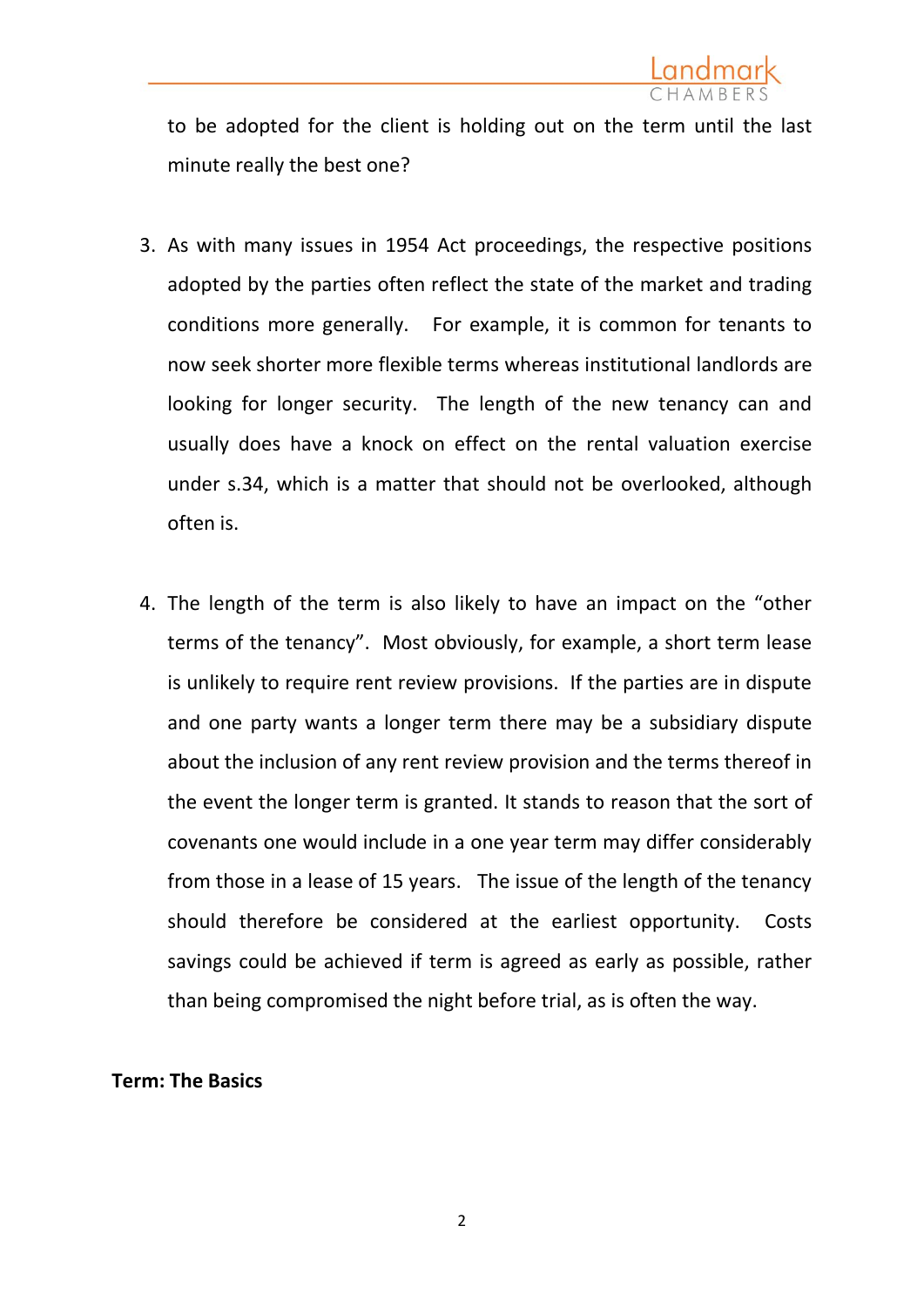

5. S. 33 of the Act deals expressly with the duration of the new tenancy as follows:

### *33. Duration of new tenancy.*

*Where on an application under this Part of this Act the court makes an order for the grant of a new tenancy, the new tenancy shall be such tenancy as may be agreed between the landlord and the tenant, or, in default of such an agreement, shall be such a tenancy as may be determined by the court to be reasonable in all the circumstances, being, if it is a tenancy for a term of years certain, a tenancy for a term not exceeding fifteen years, and shall begin on the coming to an end of the current tenancy.* 

- 6. The court's discretion to determine the length of the term of the new tenancy only applies in the absence of agreement between the parties. Although the maximum term the court can impose is 15 years, the parties are free to agree a longer term and the court may, by consent, order a longer term: see *Janes (Gowns) Ltd v Harlow Development Corporation* [1980] 1 EGLR 52.
- 7. The court can order a fixed term or a periodic tenancy.
- 8. A further point is that the court can order a new tenancy of a length that exceeds that of the immediate landlord's own term and can grant such reversionary tenancies as may be required, in combination, to give effect to such a term: see Schedule 6 to the Act, para 2.

### **The commencement date**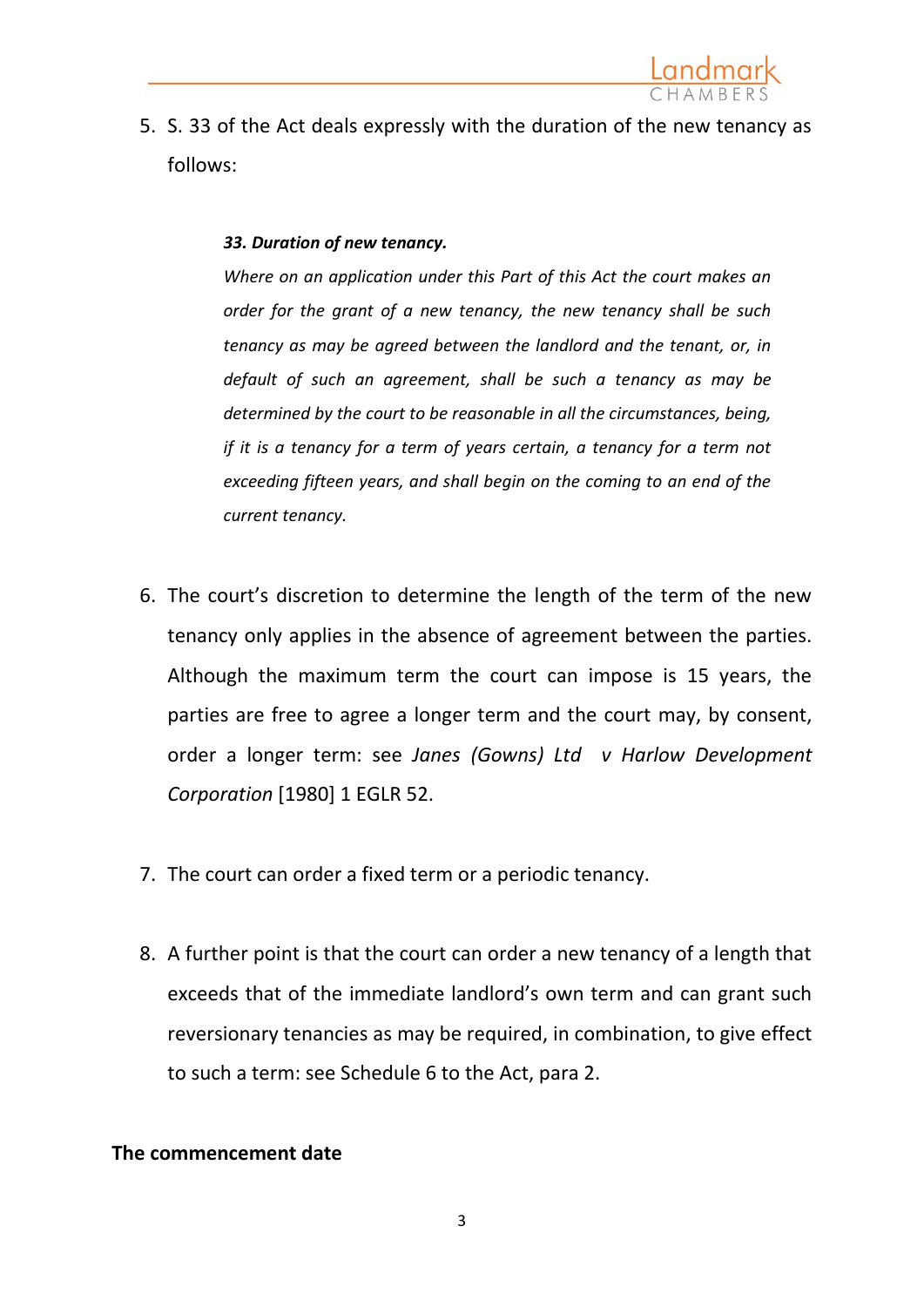

- 9. One issue that is often over looked when the parties are arguing about term length is as to the commencement date of the new term. For example it makes no sense to simply require a 5 year term without appreciating when that term will commence, and hence expire. Section 33 provides that the tenancy is to begin "*on the coming to an end of the current tenancy*". The commencement date is therefore not a matter within the judge's discretion but is a date arrived at by application of the statutory provisions in each case, namely sections 24, 25, 26 and 64 of the Act.
- 10.Where lease renewal proceedings are on foot, the date for termination of the current tenancy is postponed by reason of s.64 which provides that where an application is made to the court for a new tenancy, the old tenancy does not come to an end until three months after the date on which the application is finally disposed of: section 64(1). It is made clear by section 64(2) that the three-month period is not to start until the date by which the proceedings on the application (including on or in consequence of an appeal) have been determined and any time for appealing or further appealing has expired.
- 11.The combined effect of sections 33 and 64 is that when the court of first instance makes an order the date when the new tenancy is to begin is uncertain; it will commence at the earliest three months hence but it may be postponed for a long time if there is an appeal to the Court of Appeal and for even longer if there is an appeal to the Supreme Court. An order which merely specifies that the duration of the new tenancy is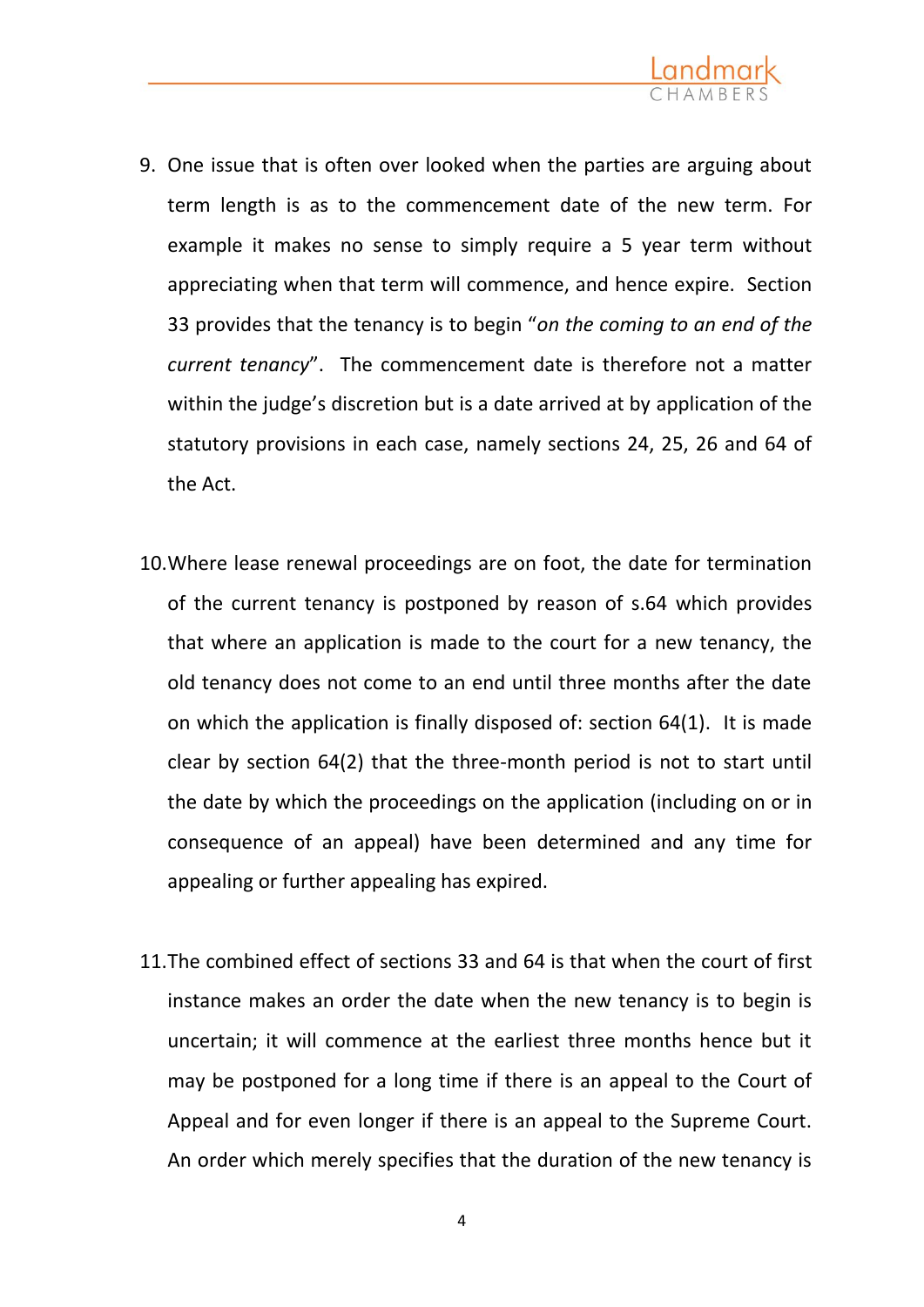to be a "term of 5 years", for example, results in the actual duration of the new tenancy being uncertain because it cannot be said for certain when that term will commence. In *Michael Chipperfield v Shell UK Ltd* (1981) 42 P & CR 136 the Court of Appeal issued guidance as to the form of the order, stating that the order should be for a new tenancy ending on a particular day<sup>1</sup>. As O'Connor LJ said, referring to the adoption of such formula by Wynn-Parry J in *Re No 88 High Road, Kilburn* [1959] 1 WLR 279,

*"It seems that this admirable formula has been overlooked by the profession. The case was not cited to the county court in the present cases. We think that it is in the interest of both landlord and tenant that the end date of the new tenancy should be established when the order is made even though it is not possible to make sure when it will start. The shorter the time, the more important this is. We think that the duration of the new tenancy should always be expressed in this way."*

### **S33: "Reasonable in all the Circumstances"**

- 12.The only statutory guidance given to the court in deciding what term not exceeding 15 years should be granted is that it should be that which is "reasonable in all the circumstances". So, how do the courts go about deciding that which is reasonable and how can advisers give realistic advice to the client as to the likely outcome of proceedings?
- 13.The unhelpful answer is that "every case will be decided on its own facts". Of course there are some guiding principles but the statutory

**<sup>.</sup>** 1 Followed in *Turone v Howard de Walden (No. 2)* [1983] 2 EGLR 65, CA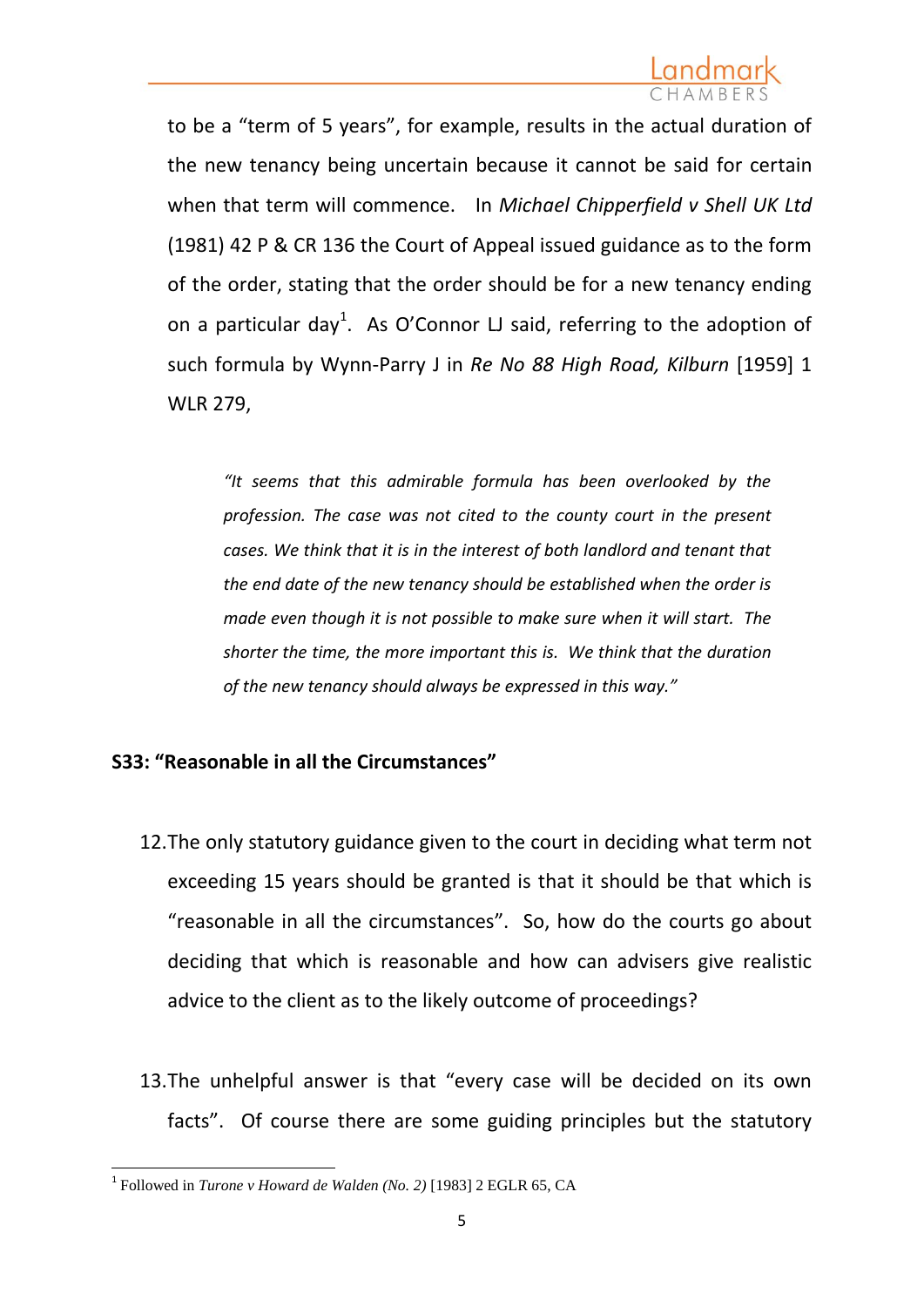discretion is very wide as are the circumstances that can be taken into account by the court in exercising that discretion. It really is for the parties to "make their case" by reference to evidence. The more a party can back up his or her position by reference to evidence the better.

- 14.Unlike section 35, the court is not expressly directed by section 33 to have regard to the term of the current tenancy, although it has been held that this is "a relevant circumstance" to be taken into account, albeit merely one factor to be thrown into the equation. However, there is no starting point, as in *O'May v City of London Real Property Company Ltd* [1982] 2 WLR 407, that the term of the new tenancy should be the same as that of the existing tenancy. It is not enough, in other words, simply to point to the term of the old tenancy and demand the same unless the other party can justify a departure.
- 15.As well as the length of the current tenancy, it can also be relevant to consider the total length of time the tenant has been in occupation, whether under a series of contractual tenancies and or under a tenancy continued under s.24.
- 16.A very important consideration is the nature and needs of the tenant's business. After all, the main policy of the Act is to protect the tenant's business occupation. A tenant should take care in preparing its evidence to ensure that the court is fully versed in all material matters relating to its business needs.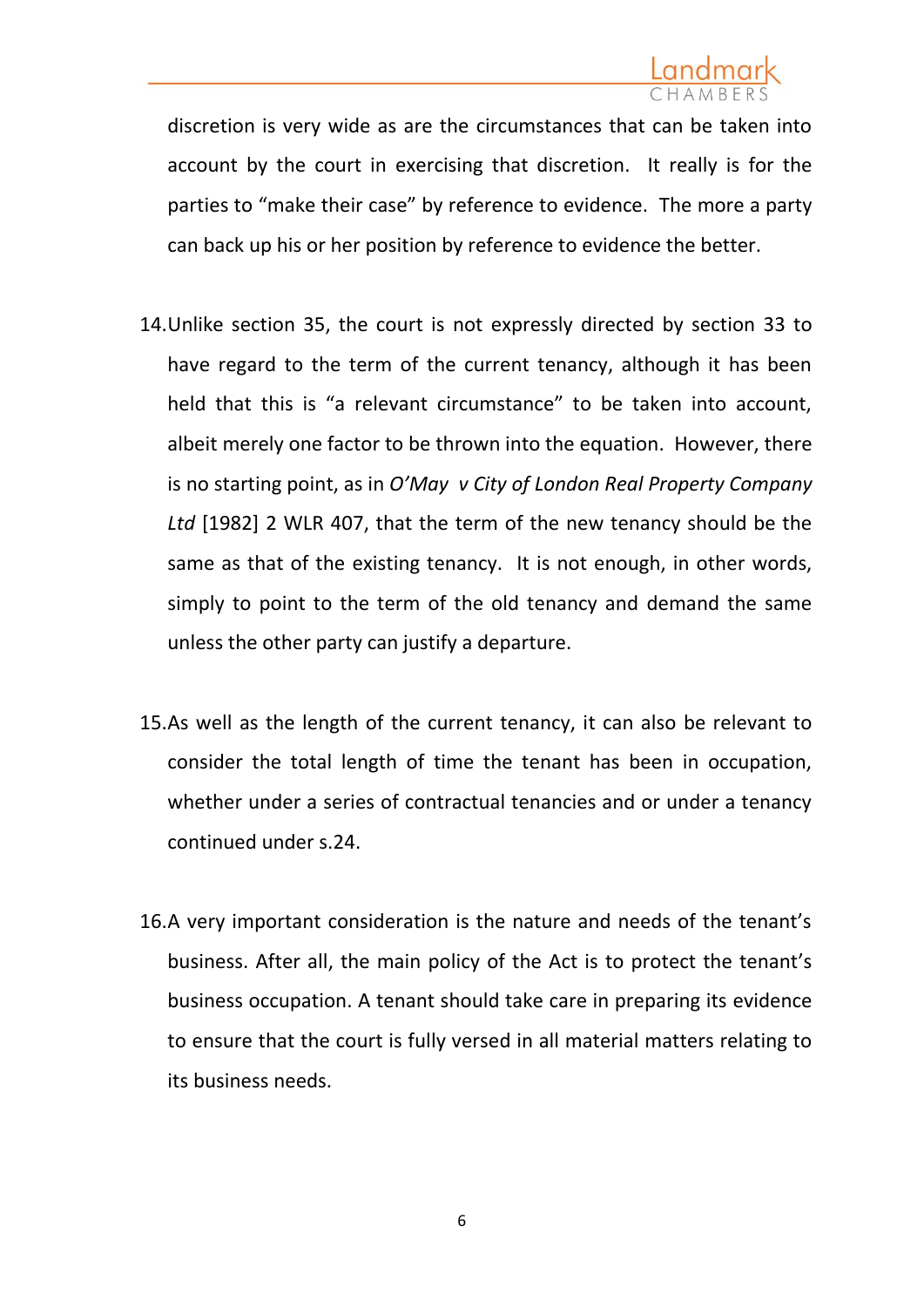# Landmark

- 17.Both parties in dispute as to the term would be well advised to adduce detailed evidence to explain "where they are coming from". Bland assertions as to company policy, a general desire for flexibility, the usual length of term granted in the market and fears of prejudice do not really take the matter much further forward. In some cases a party adopts a position regarding term length but then fails to put in any evidence at all on this issue. The term length is a matter in respect of which evidence should be presented to the court if the parties fail to agree. Otherwise, the court has little material upon which to exercise its discretion. Unlike s.35, it cannot simply fall back on the terms of the existing lease.
- 18.In some cases parties have particular reasons for wanting a certain length of term and this has been picked up by the courts in exercising discretion in their favour. A sole trader nearing retirement, for example, may want a short term, sufficient to see him or her through to that date but no more as was the case in *Becker v Hill Street Properties* [1990] 2 EGLR 78, CA. A lease renewal may actually take place in circumstances where the tenant's short term plans involve quitting the premises but it needs more time to wind down the business and or to facilitate an orderly departure as was the case in *CBS UK Ltd v London Scottish Properties Ltd* [1985] 2 EGLR 125. The tenant should adduce clear evidence as to its plans to justify its request for a short term. In such circumstances the court is unlikely, without good reason, to confer on the tenant a longer term that it actually needs. After all the main policy of the Act is to protect the business of the tenant.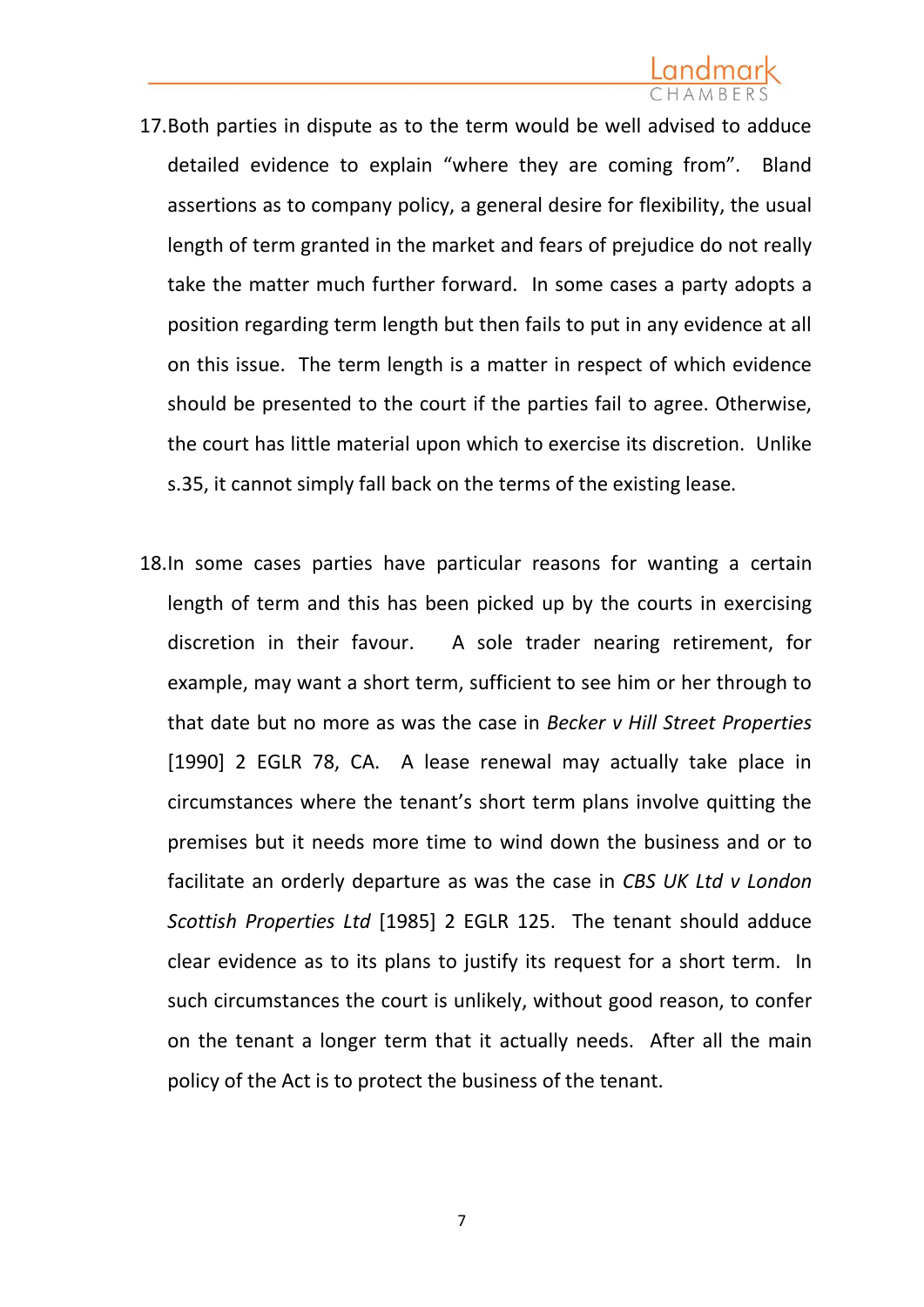## Landmark

- 19.However, the court must consider the other side of the equation and the landlord may well consider that a very short term is prejudicial to it, particularly if it would result the property being more difficult to re-let. Even though the primary purpose of the Act is to confer statutory protection on tenants, the landlord's interests cannot be ignored and the court does have power to impose on the tenant a term longer that it wants: see *Re Sunlight House, Quay Street, Manchester* (1959) 174 EG 311 where the term requested by the tenant would have left the landlord with only six weeks before the term expired. The court imposed a longer term of about another six months which was held reasonable in all the circumstances to enable the landlord to find another tenant. Where a tenant wants a short term and the landlord objects to that on the grounds that it would result in a rental void, the landlord should adduce evidence to that effect. Evidence from the landlords marketing agent may be enough but consideration should be given to obtaining expert evidence.
- 20.A landlord may want to grant only a short term because it has other ideas for the premises that it wants to have the ability to carry into effect in future. This is usually because the landlord considers the premises to be ripe for development or suitable for its own occupation. I shall come onto the factors at play in such cases in due course. The main point to stress at this point is that it is imperative that cogent and detailed evidence is produced to demonstrate that such development or owner occupation is at the very least a real possibility and as to the likely time frames for such eventuality.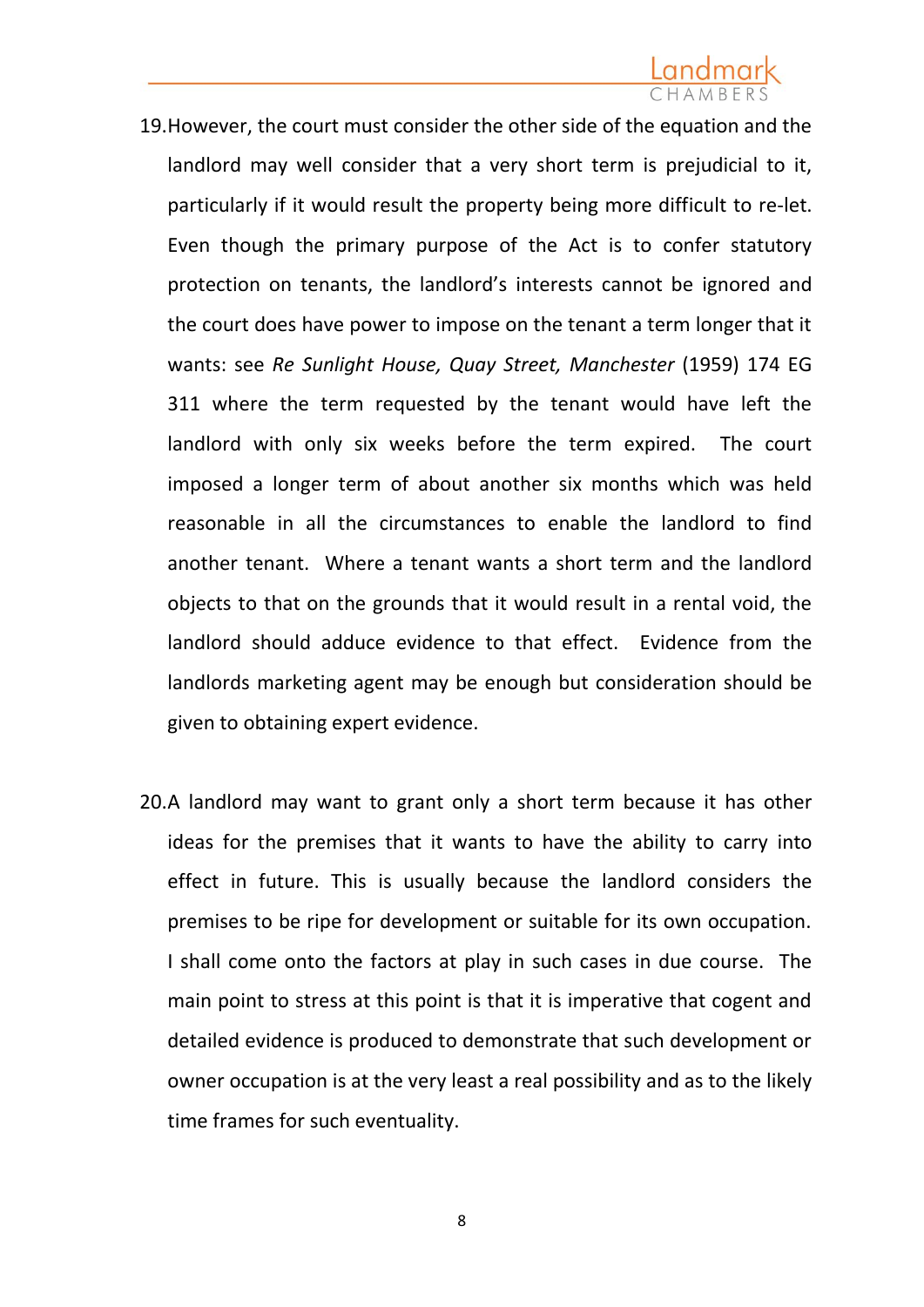

### **The retail tenant versus the institutional landlord**

- 21.Historically tenants wanted longer terms than landlords were prepared to offer but the reverse is now often the norm. Landlords, particularly institutional landlords, want the security of having tenants on the hook for a longer term. It is often said that this has a significant impact on the valuation of the investment portfolio, particularly if the landlord is assuming the inclusion of an upwards only rent review. They do not want the increased costs associated with more frequent renewals. On the other hand, tenants increasingly want the flexibility associated with a shorter term as trading conditions become more difficult and uncertain.
- 22.The difficulty for landlords is that the courts are reluctant to take into account a mere "paper" diminution in value of the reversion in circumstances where there is no evidence the landlord is intending to sell: see *CBS UK Ltd v London Scottish Properties Ltd* [1985] 2 EGLR 125. My advice to fund managers is to put in evidence of what impact the valuation of the portfolio actually has in the real world in order to try and overcome this problem. Likewise, tenants often have very little to add in terms of evidence for their desire for a shorter term other than general company policy, market conditions or a desire to retain flexibility. Again, the courts tend to give such generic statements of policy little weight so the onus in on the tenant to "do a bit better" in terms of its evidence. In other words how does its business actually operate and how do the premises fit in to the overall business plans. At a strategy level what factors are in play in terms of business

9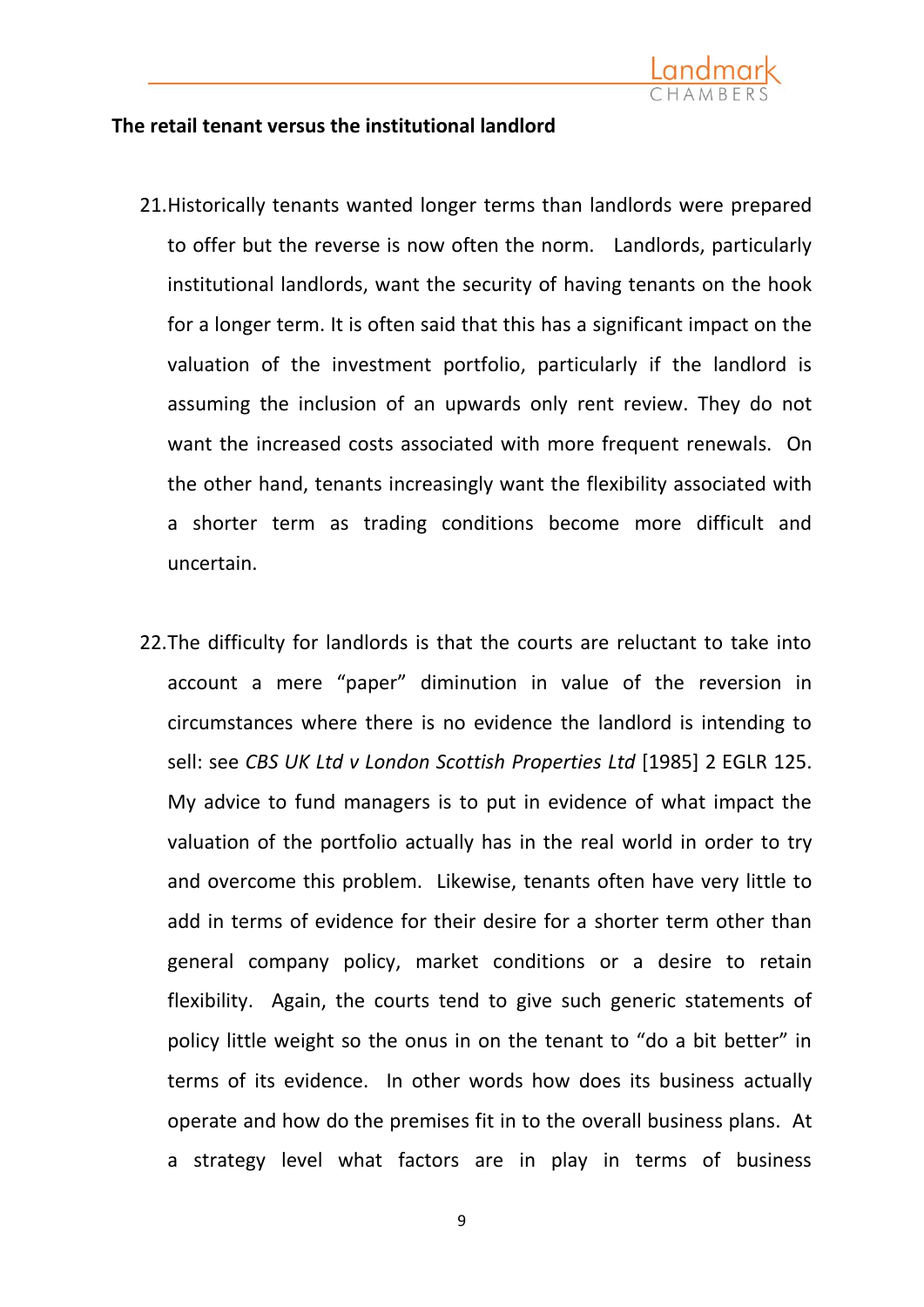

development that particularly require a flexible approach to these premises?

- 23.There is very little recent case law on this even though disputes frequently take on this pattern. In my experience the term length is often an issue right up until the eve of trial but most cases settle without the court having to decide, usually on terms that favour tenants. It may be that if these sorts of issues were tested in court, the institutional landlord could do better but if the institutional landlord is ultimately not going to see the matter through to court, it would be well advised to concede term length at the earliest opportunity to save wasted costs, particularly if it can achieve a higher rental as a result. Tenants, particularly retail tenants, frequently want a 5 year term, the landlord seeking 15 or 10 years. In my experience the norm is now a 5 year term or a longer term with a tenant break or breaks.
- 24.Tactically the parties should look at the issue of term length as part of the wider package of provisions contained in the lease. Intransient positions adopted as to lease length may for example be softened by the offer of a lower (or higher) rental in exchange for acceptance of a certain term length. The landlord might feel less strongly about having a longer term if the court (as it is likely to do) imposes an upwards and downwards rent review clause. Its assumptions as to the provisions that are likely to be included in a longer term may be flawed.
- 25.The offer to make a concession such as including a break option exercisable at a certain point in time is often a good tactical move. For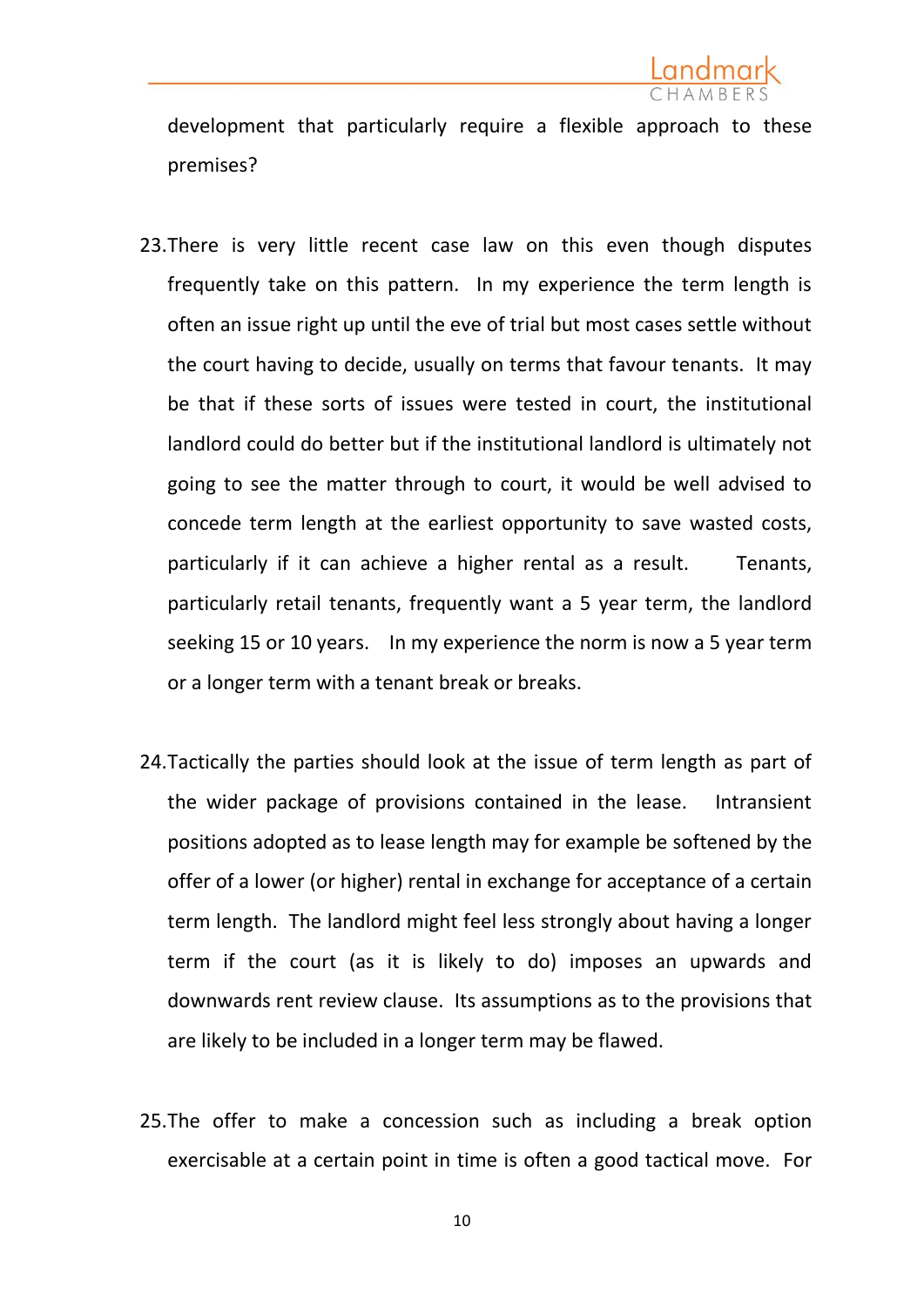example, a landlord who wishes to avoid a further lease renewal at 5 years may offer a 10 year term with a tenant's break at year 5. In cases where the tenant claims that he may wind down the business shortly, the landlord could offer a once and for all tenant break to be operated shortly in that event: as for example in *Charles Follett Ltd v Cabtell Investments Ltd* (1988) 55 P & CR 36 where the tenant was given one opportunity to make such an election. The offering of such concessions could strengthen the landlords' primary position as to lease length.

### **Opposition: the "not quite there" cases**

26.What of situations where a landlord is "not quite there" with regards to establishing a valid ground of opposition under s.30 (1) (f) and or (g) at the date of proceedings but wants to be able to go for possession in the near future. For example, where a landlord, wishing to occupy the premises for its own business purposes bought the reversion less than five years before so as to be subject to the bar in s.30(2) of the Act at the date of proceedings, intends to rely on ground (g) to oppose any future renewal. Alternatively a landlord may subjectively intend to redevelop premises in the short or medium term but objectively his plans have not quite moved out of "the zone of contemplation into the valley of decision" so as to make out ground (f) as at the date of the lease renewal proceedings. Can the landlord protect its interests by requiring a short term or the inclusion of a break clause exercisable in the event that it requires the premises for redevelopment or own occupation?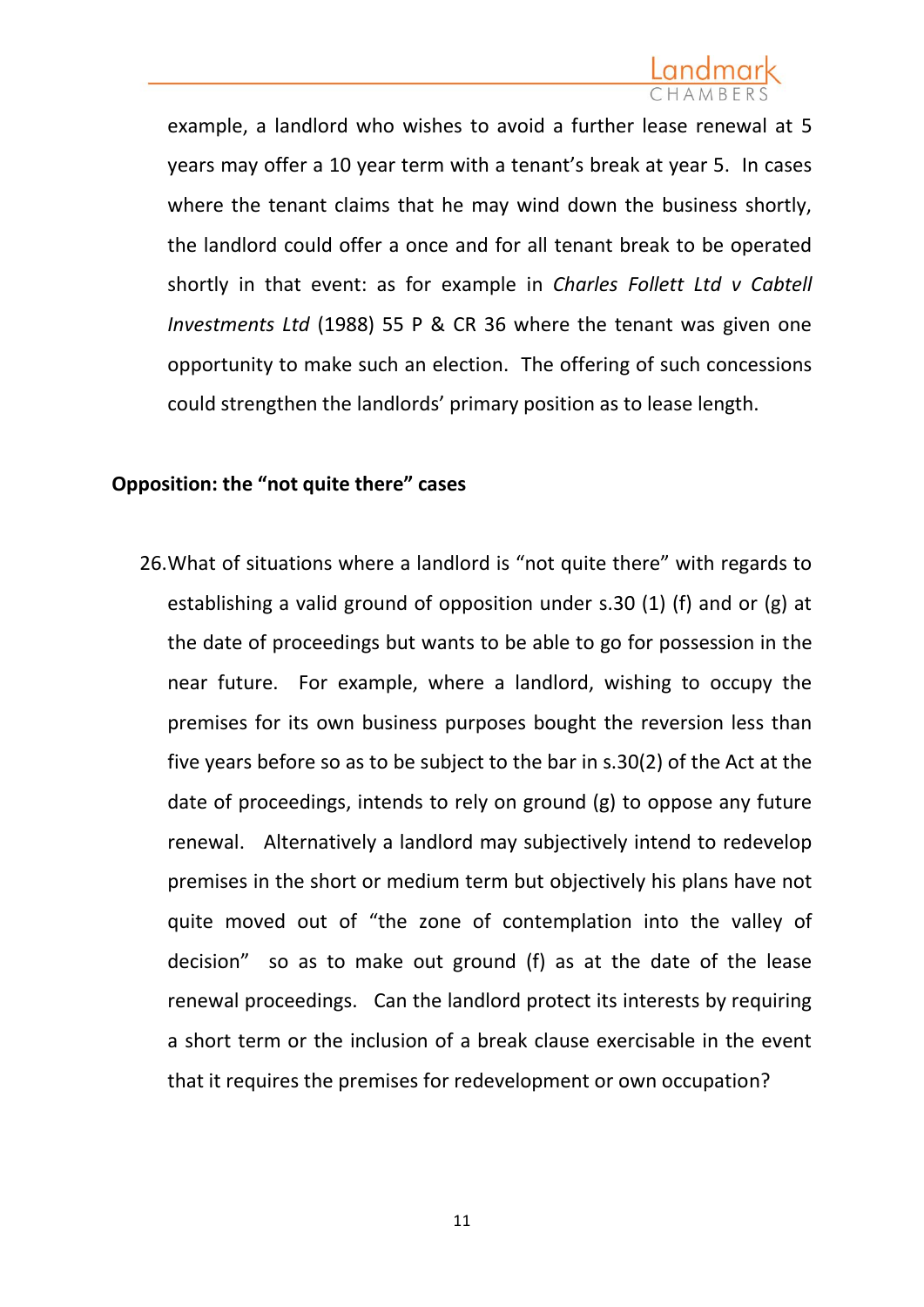- 27.There is ample authority for the proposition that in such cases the fact that the landlord has only marginally failed to make out a ground of opposition or is not quite there yet, can be a factor to be taken in account by the court in exercising its discretion as to term length, alternatively in directing the inclusion of a break clause.
- 28.Where the landlord intends in future to occupy the premises for his own business but is currently barred by s.30 (2) of the Act from relying on that intention (having acquired the reversion in the preceding five year period), the fact that a landlord will be "freed" from the shackles of the five year bar in the near future is a factor to be taken into account in justifying a short term. In *Wig Creations Ltd v Colour Film Services Ltd* (1969) 20 P & CR 870 the landlords could not resist the grant of a new lease because they had only acquired the reversion three years earlier. They had however acquired that reversion with a view to using the premises for their own business occupation in future. It was held that the court should take into account the 5 year bar. As Lord Denning MR said,

"*Section 33 is in very wide terms. It empowers the court to do what is reasonable in all the circumstances". Suppose a landlord bought five years ago, plus one day. He could resist a new tenancy altogether on the ground that he wanted the place for his own business. Suppose he buys it five years ago less one day. Should he be kept out of the place for several years simply by the two-day difference? I think not. The policy of the Act is to give a landlord (who has purchased more than five years ago) an absolute right to get possession for his own business: leaving it to court to do what is reasonable if he has purchased less than*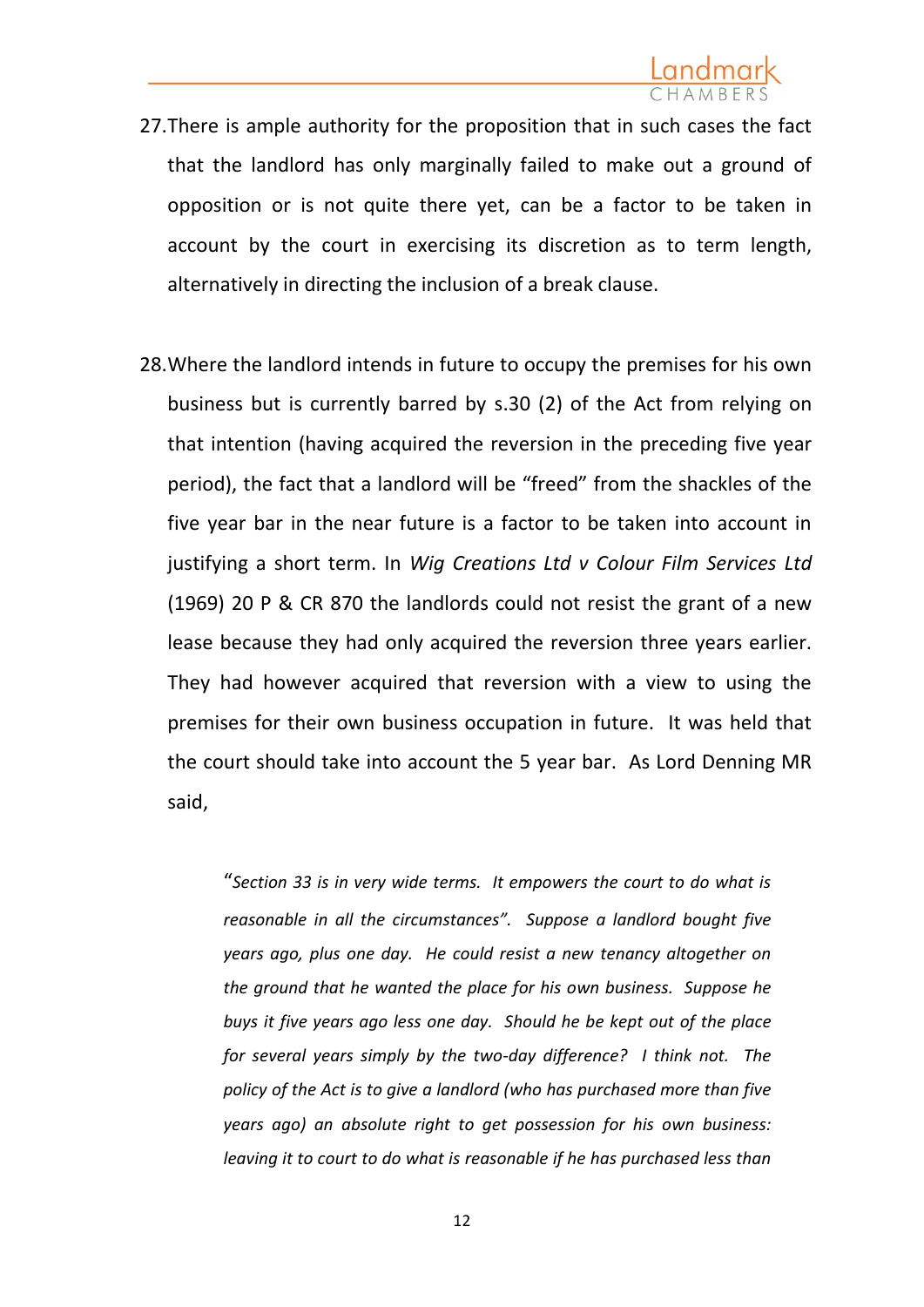

*five years. In doing what is reasonable, the five-year period is a factor which it is permissible for the judge to take into account. The weight of it is for him*".

In that case the first instance judge had ordered a three year term having found that it would be unreasonable for the tenant to have to leave in two years when the five year bar ended. That order was upheld by the Court of Appeal dismissing the tenant's request for a 12 year term.

29.The same approach applies to cases where the landlord intends to redevelop in future but currently is unable to rely on ground (f) for any reason. For example in *Reohorn v Barry Corporation* the landlord failed to establish opposition under ground (f) because its proposals to develop land in the middle of Barry Island (albeit genuine) were insufficiently progressed. It was common ground that the Council would not be able to do the work itself and although a willing developer had been identified with a view to it potentially entering into a building lease, there had been no meaningful negotiations regarding the terms of that lease and no evidence had been adduced as to the means by which such a project would be funded. It was held that the tenant was entitled to a new tenancy "on such terms as would not impede the development of the land if and when the landlord could establish both intention and ability". On the facts of that case the appropriate order was a tenancy for a short term.

13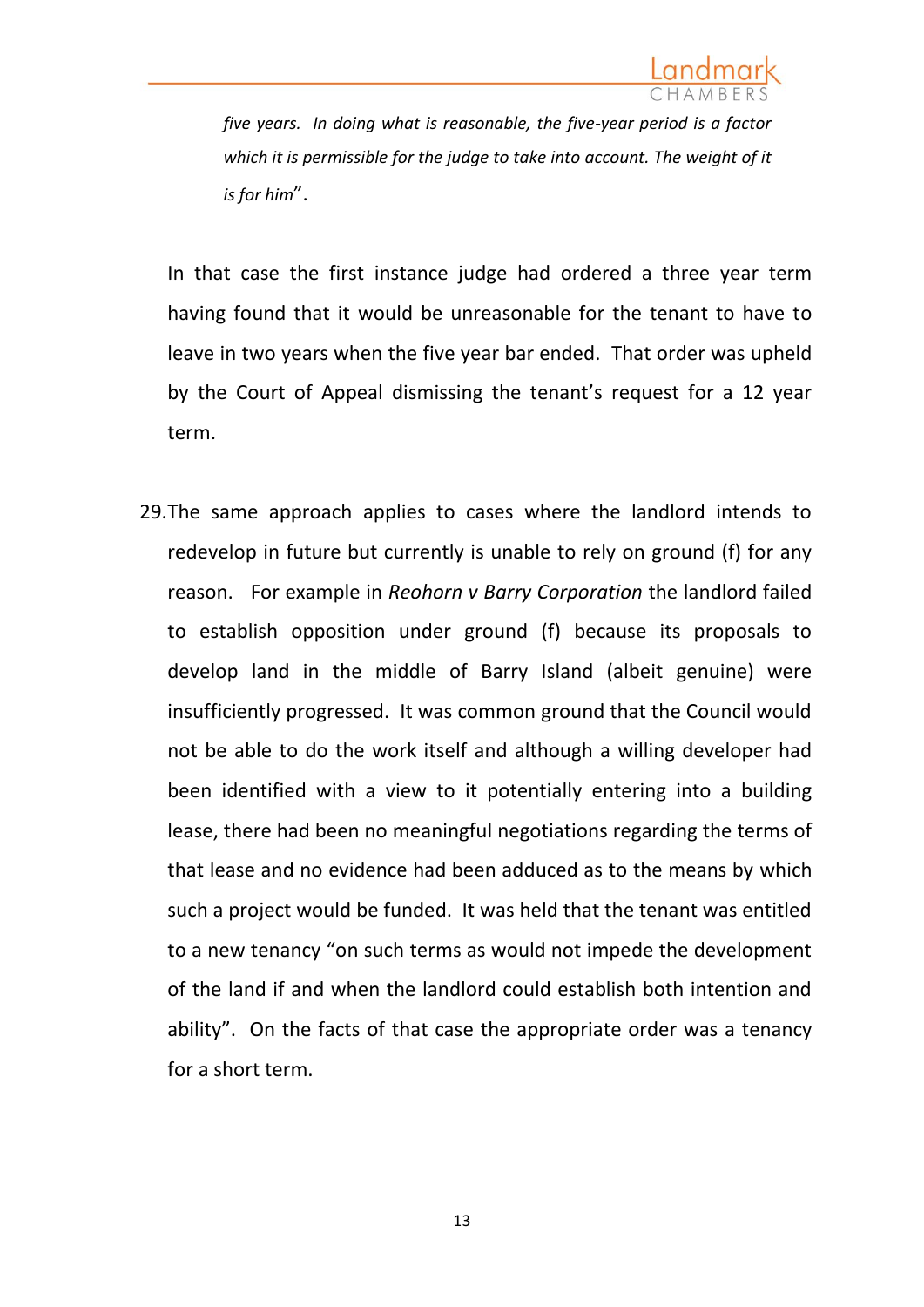- 30.Although the appropriate order may be the grant of new tenancy for a short term, as in *Reohorn v Barry*, the court also has power to include a redevelopment break clause in the new lease to achieve the same objective.
- 31.This was the result on appeal in *Adams v Green* (1978) 247 EG 49. In that case the landlords held the reversion to a row of shops, one of which was the subject of lease renewal proceedings issued by the tenant, Mr. Adams, a confectioner and tobacconist. Mr. and Mrs. Green, although not in a position to carry out any development of the row of shops themselves, believed that they would be able to sell the property for redevelopment in the medium term. They had insisted on rebuilding clause in other leases of shops in the row that they had granted. At first instance the judge had awarded a 7 year term with no break clause. On appeal it was ordered that the new lease should be 14 years with a break operable on two years' notice in the event of intended redevelopment by the landlord.
- 32.Stamp LJ stressed three points of principle. First, it was no part of the policy of the 1954 Act to give security of tenure to a business tenant at the expense of preventing redevelopment. Secondly, it was no part of the 1954 Act to confer on a tenant a saleable asset: it was primarily to protect him in the enjoyment of his business. Finally, in the event a break notice was included the tenant will nevertheless be protected by the terms of the Act itself from the effect of any notice not given bona fide as the tenant could put the landlord to proof of its intention to redevelop under ground (f) in future lease renewal proceedings. In that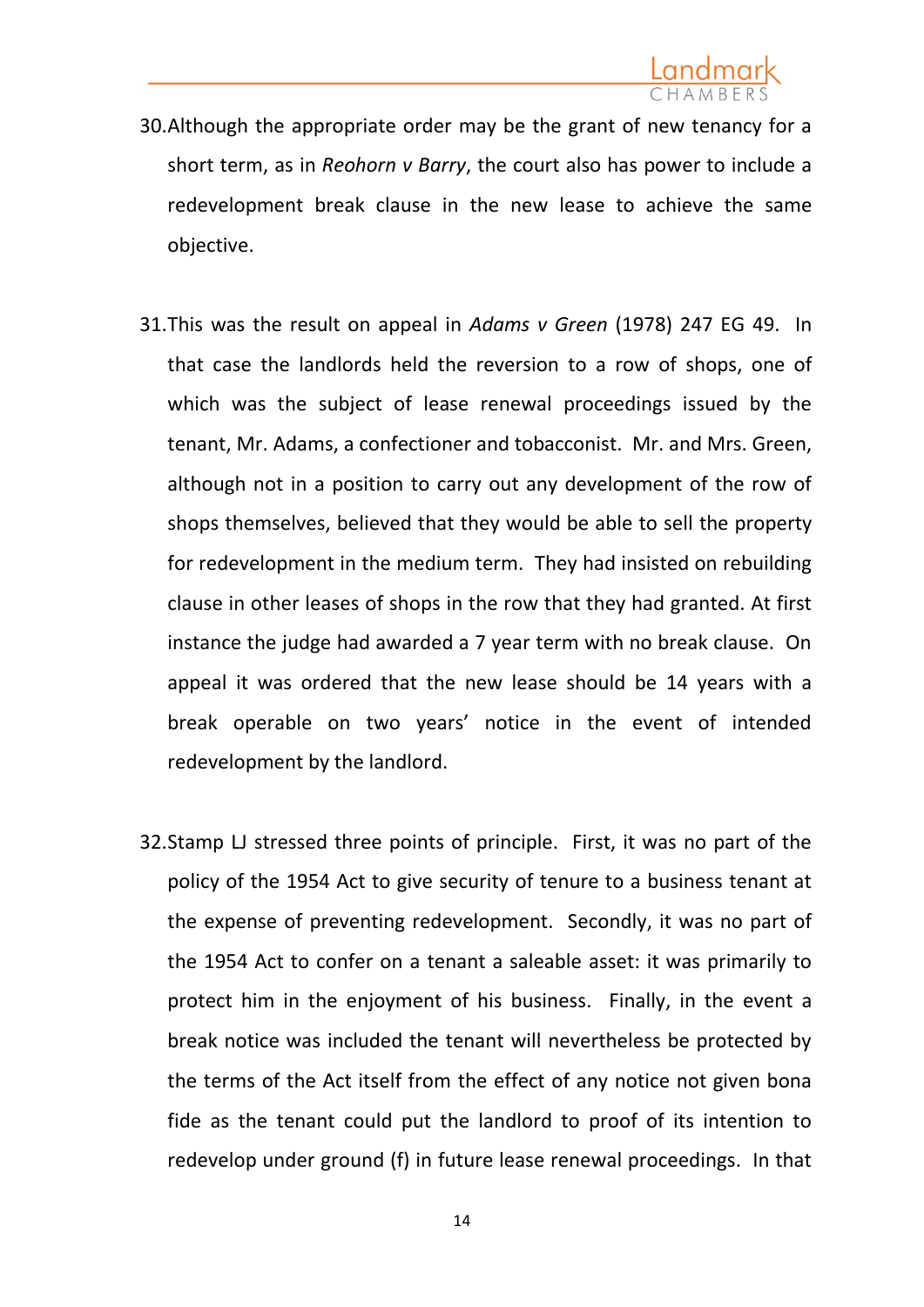case it was held on appeal that the judge had erred as a matter of law in failing to order a redevelopment break.

- 33.In the cases the courts often refer to the premises being "ripe for development" but in my view this terminology is open to differing interpretations and is best avoided. It is not the legal test that is applied. It is not necessary to show that the premises are ripe for development.
- 34.In *National Car Parks Ltd v The Paternoster Consortium Ltd* [1990] 15 EG 53, the landlord owned a car park under Paternoster Square and were the owners of 4.3 acres out of 7 acres constituting an island block earmarked by the local authority for development. There were however, considerable difficulties in the way of such development since planning permission had not been obtained and there were several hurdles in the way of it obtaining vacant possession of the various parcels of land that made up the island site. At trial the Vice-Chancellor was satisfied that there was a "real possibility" as opposed to probability that planning permission would be obtained and that vacant possession of the whole site would be secured in due course. The Court of Appeal confirmed that the relevant question is whether there is a "real possibility that development would be practicable within the term of the lease". As there was such a real possibility in that case, it was appropriate to include a break clause.
- 35.There can be disputes as to the terms upon which the break is to be operable. In *National Car Parks Ltd v The Paternoster Consortium Ltd* this was a separate issue in dispute. The tenant contended that the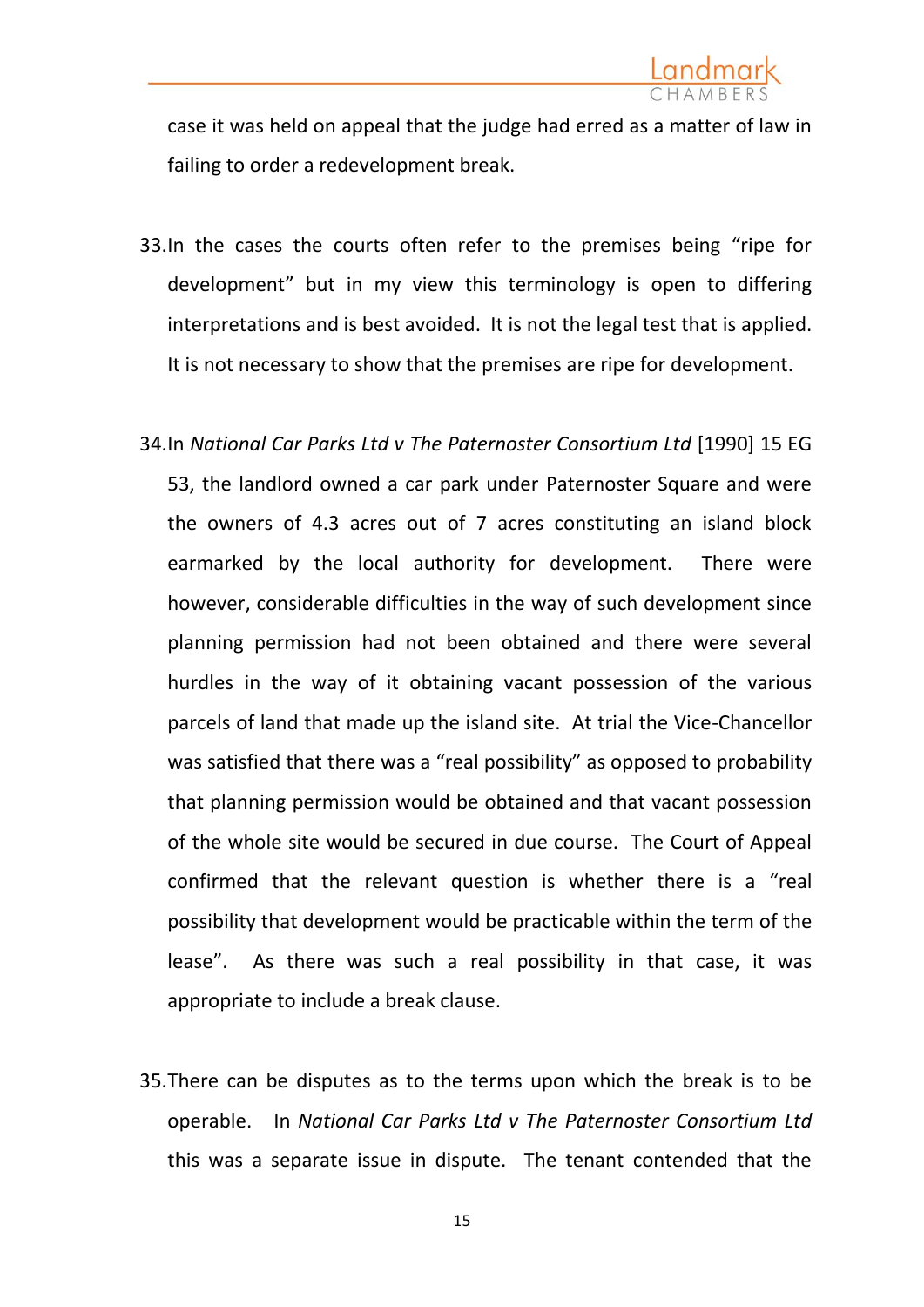## Landmark

break should only be exercisable once outline planning consent and vacant possession had been obtained. This submission was rejected by the Court of Appeal. The policy was that the tenants should enjoy security so long as the car park was not required for the purposes of the development. However, when the landlords were ready and able to proceed with the development they should not be held up by rights possessed by the tenant. In that case it was part of the evidence that possession of the tenanted car park would be required from the outset of the development. Under the 1954 Act the landlord would only be entitled to possession if it could establish ground (f) and this could itself result in development being delayed. To require the landlord to have obtained planning permission in advance would exacerbate this time lag. The tenant would be protected by ground (f) and so was adequately protected by a break clause that was exercisable on the giving of 6 months' notice of desire to reconstruct the property.

36.It is important not to assume that a redevelopment break clause will be inserted in every case simply because a real possibility of future development is proven. This would be to ignore the fundamental and fact sensitive balancing exercise in play in each case. In *JH Edwards & Sons Ltd v Central London Commercial Estates Ltd* [1984] 2 EGLR 103, Fox LJ said this,

> *"In considering what would be the proper leases in the circumstances of this case I think that the predominant considerations are two. First, that so far as reasonable the leases would not prevent the superior landlord from using the premises for the purposes of development. Secondly, that a reasonable degree of security of tenure should be provided for the*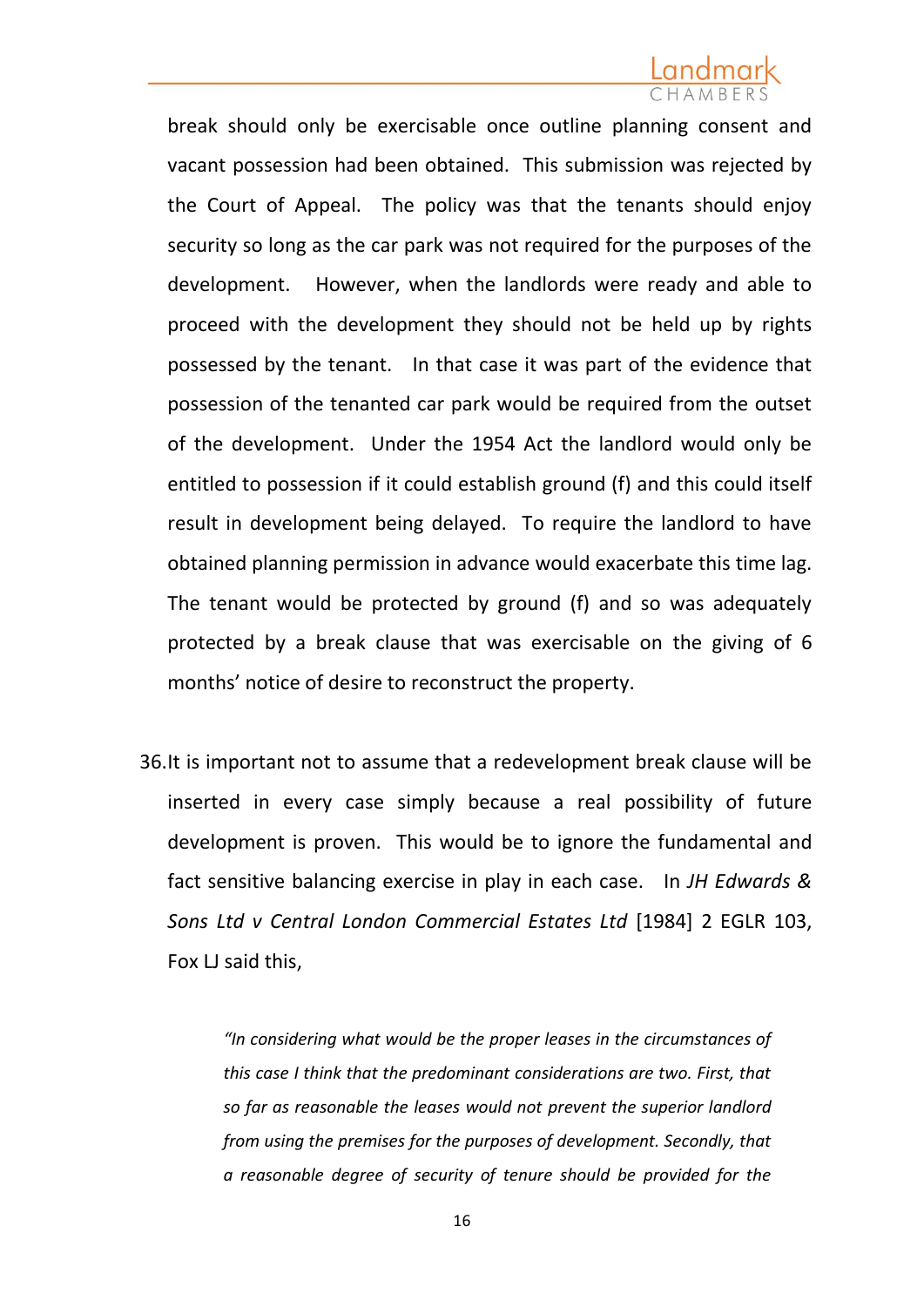

*tenants. Those considerations are to some degree in conflict. The function of the court is to strike a reasonable balance between them in all the circumstances of the case."*

- 37.This point was highlighted in *Davy's of London (Wine Merchants) Ltd v City of London Corporation* [2004] EGLR 39 where Lewison J rejected a submission that in effect landlords can have a break clause for the asking, exercisable at a time of their choosing once they have established the possibility of redevelopment. He held that there was no indication in the formulation of the above legal test that the landlord's desire to redevelop necessarily trumps the tenant's desire for security of tenure. On the contrary, the court is to strike a fair balance between the two competing aspirations which necessarily presupposes that the landlord may have to wait for some time before being able to regain possession (though not so long as to prevent redevelopment). Moreover the test only requires that the lease should not prevent redevelopment "so far as reasonable".
- 38.Two cases were cited as examples of authorities where the balancing exercise had resulted in future development being delayed. In *Amika Motors Ltd v Colebrook Holdings Ltd* [1981] 2 EGLR 62 the tenant motor dealer had invested heavily in adjoining property at a time when the landlord had served a section 25 notice not opposing the grant of a new tenancy. For various reasons, by the time the tenant's application for a new tenancy came to trial, the landlord was in a position to redevelop immediately. The effect of a redevelopment would be that much of the tenant's investment would be wasted. The Court of Appeal, upholding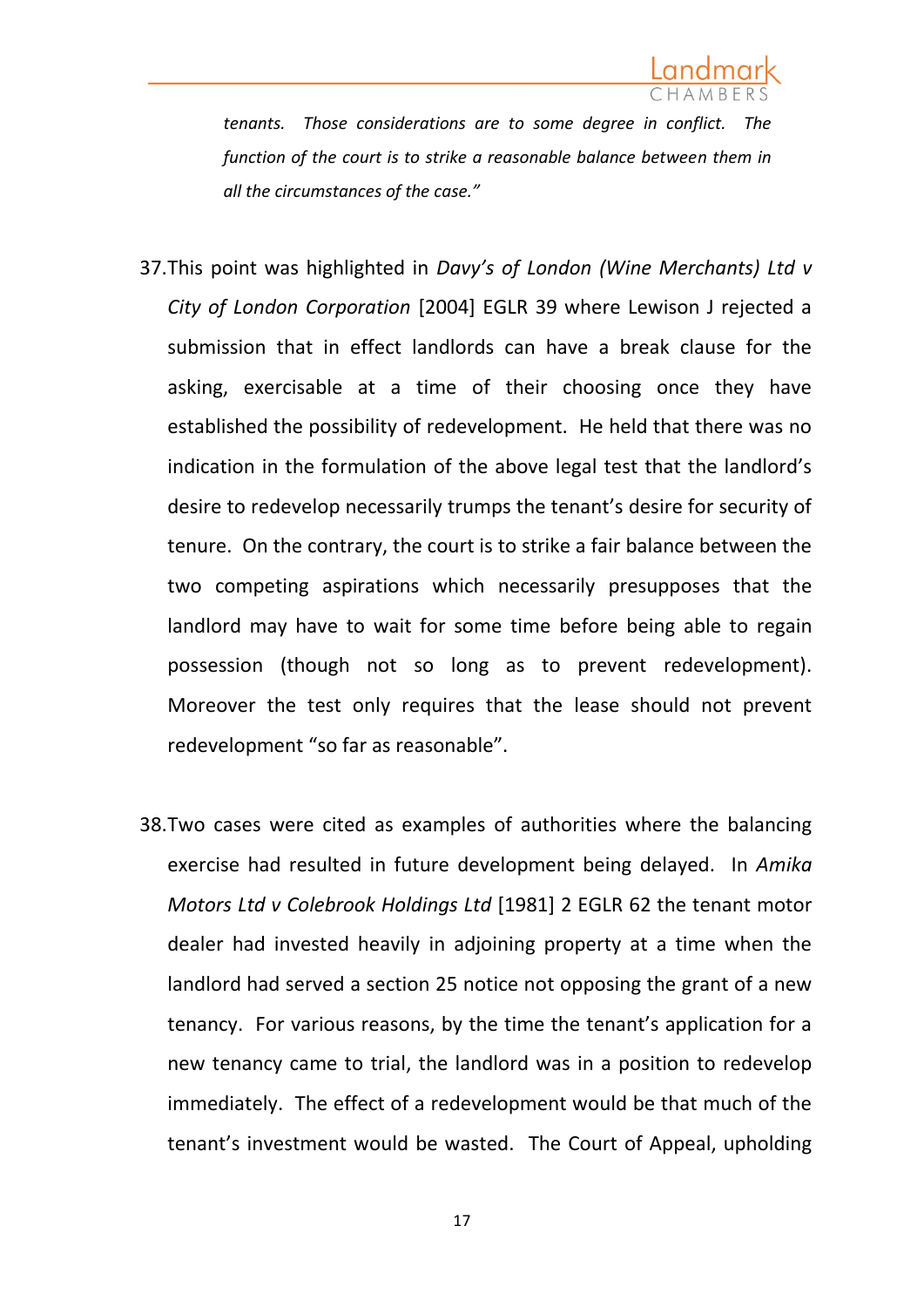the decision of the trial judge, ordered the grant of a new tenancy containing a break clause operable after three years. Thus, the landlord was compelled to wait for three years after it had become ready to redevelop. Similarly in *Becker v Hill Street Properties Ltd* [1990] 2 EGLR 78, although the landlord would have been ready to develop about one year after the beginning of the new tenancy, the court ordered a tenancy for a term of 4.5 years which coincided with the date upon which the tenant who operated a dental practice intended to retire.

- 39.In *Davy's of London (Wine Merchants) Ltd v City of London Corporation* [2004] 3 EGLR 39, Lewison J held that the judge had originally acted within the reasonable band of decisions open to him when exercising his discretion to delay the operation of any break until 5 years into the term. On appeal fresh evidence was adduced by new landlords which justified the break being exercisable at an earlier point in time. Lewison J held that whilst a stand-alone development was not on the cards, the new landlord had a fall back exit strategy to sell the building to another developer in two to four years. The timing of the break date ordered at first instance would have impeded that strategy and hence an adjustment was justified in favour of the landlord.
- 40.Where the court is asked to exercise its discretion to direct the inclusion of a break clause it is unclear whether it is properly to be regarded as governed by s.33 or s.35. The cases do not speak with one voice, as Lewison J pointed out in *Davy's of London (Wine Merchants) Ltd v City of London Corporation* [2004] EGLR 39. It probably matters little, as under s.33 all relevant circumstances including the duration and other terms of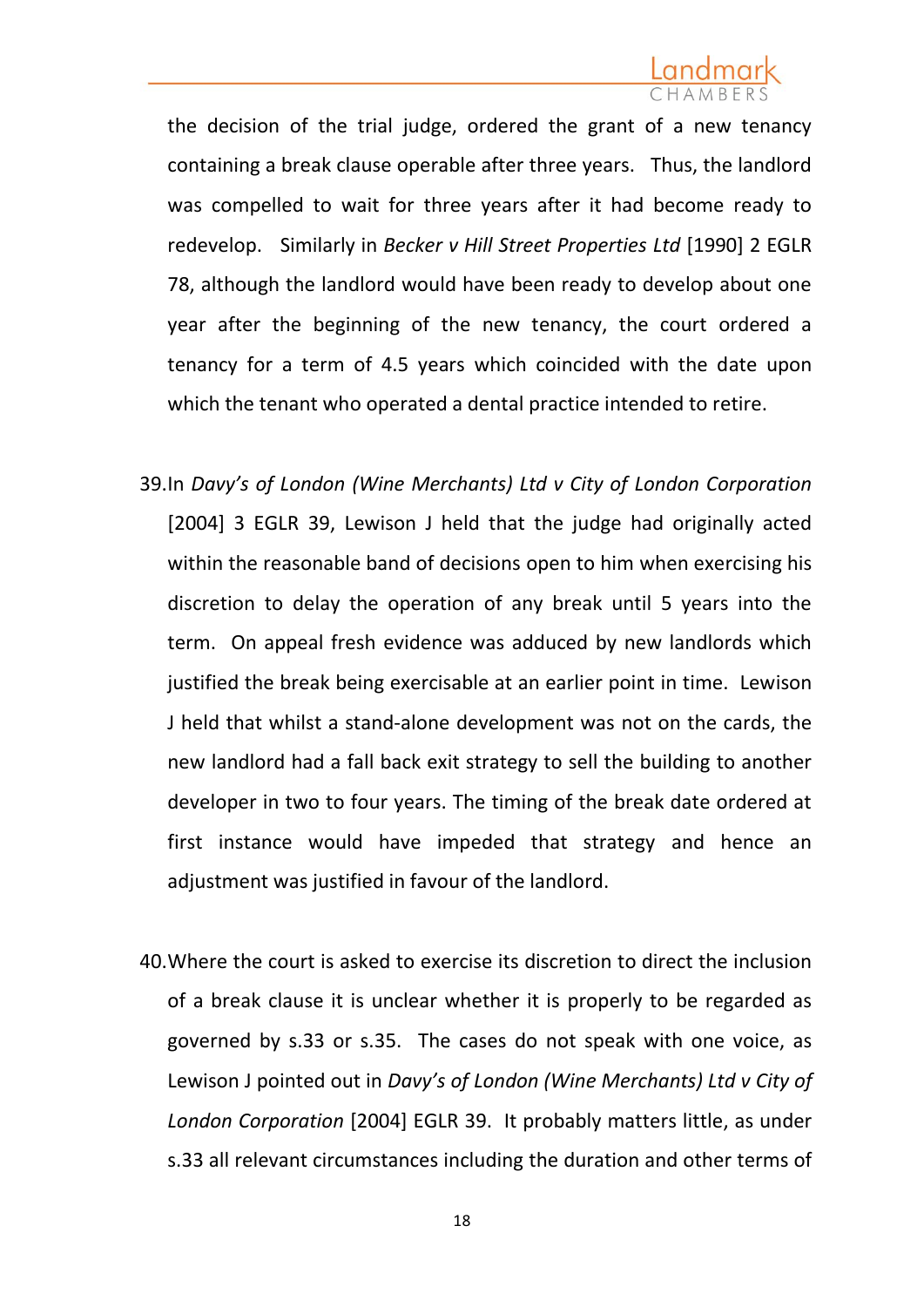the existing tenancy are factors to be taken into account in any event. Even if one applies *O'May*, the fact that the premises are ripe for development or are required for landlord occupation is likely to be a good reason justifying a departure from the existing terms of the lease so far as they would prohibit that. Therefore very little weight can be given to the existence or absence of a break provision in the current tenancy. What matters is that the balancing exercise takes into account all relevant factors and both parties' interests, including the terms of the existing tenancy, the needs of the tenant's business, and the parties' future intentions for the premises.

### **Presenting a case at trial: evidence and tactics**

- 41.The above analysis shows how fact sensitive the exercise of any judicial balancing exercise will be. It is therefore critical to present the client's case in some detail and with care. The issue of the term length is one the parties would be well advised to grapple with and agree if possible at the earliest opportunity as such agreement is likely to reduce the costs of arguing about other terms and or rent on alternative bases.
- 42.In any case, unless the parties can agree, it is essential that evidence is adduced (usually in the form of witness statements) to explain the client's stance. Try and make it sound convincing by explaining in personal terms where the client is coming from. The key is to make it personal. Mere assertions based on the state of the market are usually not worth the paper they are written on.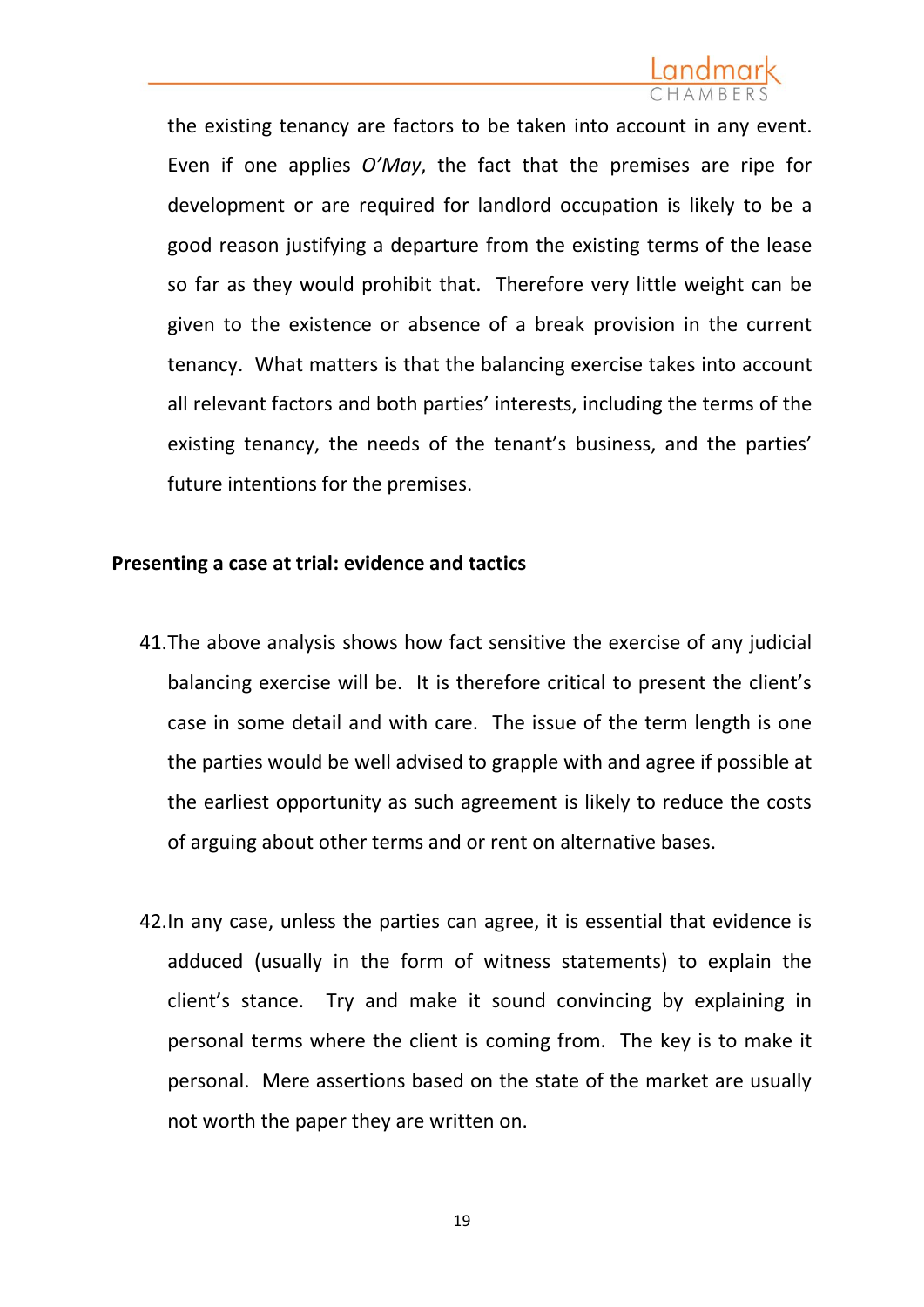- 43.Look at the matter in the round and think strategically. Highlight any adverse valuation consequences to the other side and think about making tactical concessions, such as the inclusion of a break or as to the terms of any rent review. A tenant, for example, may be prepared to accept a longer term sought by the landlord provided that any rent review provision is not upwards only.
- 44.If acting for a landlord who wishes to include a redevelopment break, thought must be given to the evidence necessary to establish that future development is a "real possibility". Although the test is lower than for actually establishing ground (f), the evidence adduced should be enough for the court to take a view as to exactly what possible developments are envisaged, the likely timeframes and how realistic a prospect such development actually is within the term of the lease. Ideally the evidence would cover the following matters: Who is likely to be the developer? What are the prospects of obtaining planning consent and financing the project? What other obstacles are in the way (such as obtaining vacant possession of other sites) and how might they be overcome?
- 45.In many cases the landlord might not want to redevelop the property himself but may merely envisage a future sale to a developer, as was the case with Mr. and Mrs. Green in *Adams v Green*. This is a relevant factor to be taken into account. It matters not that the landlord does not intend to do the development itself and as such does not have detailed plans. The level of detail of evidence such a landlord might be able to adduce as to actual future development might be minimal but enough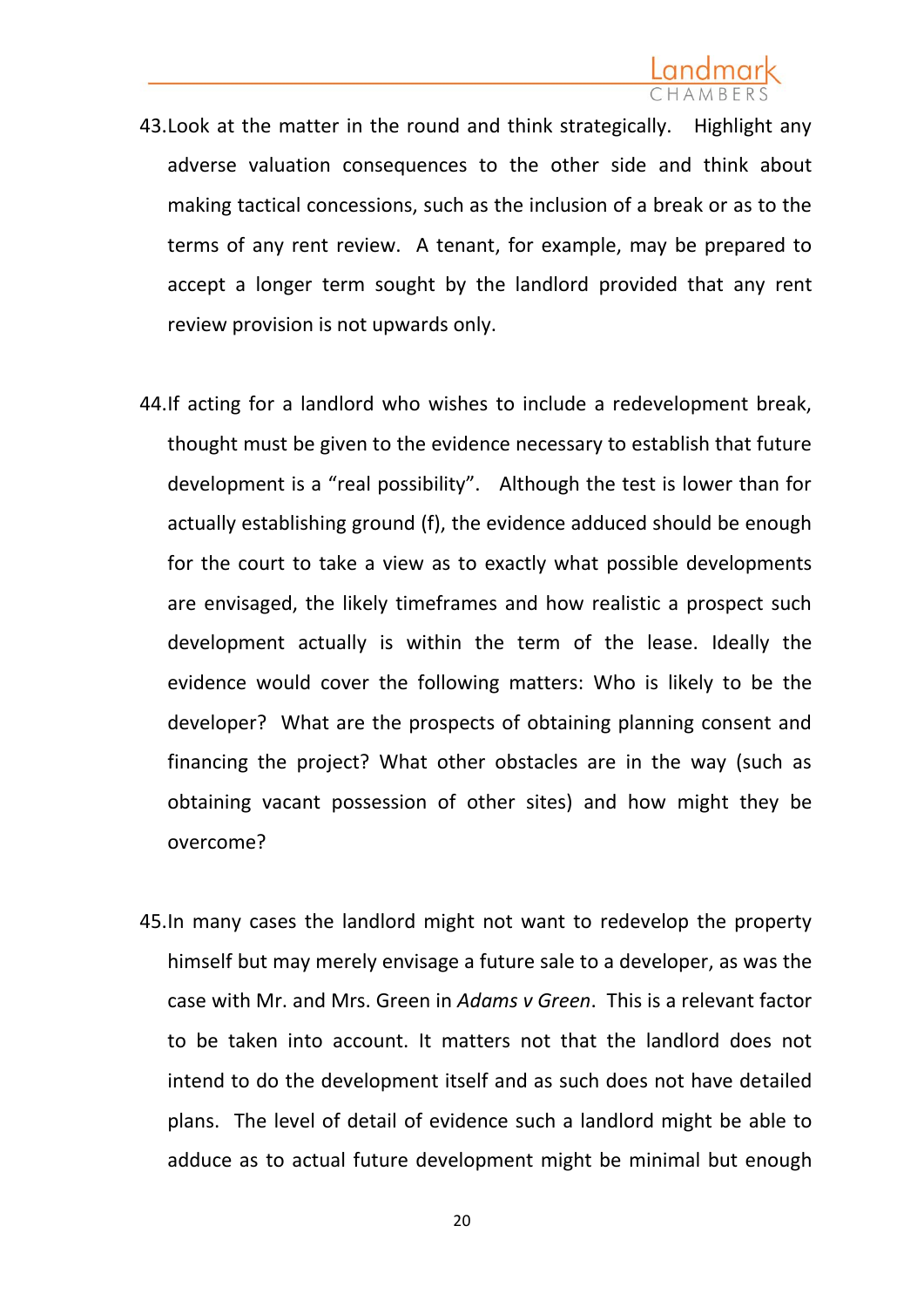should be adduced to show that the landlord's future intentions are not "pie in the sky" but have some foundation in fact and reality. In other words that such a sale to a developer would at the very least be "on the cards". Expert evidence may be necessary to do this.

- 46.It should also be apparent that it is very difficult to give any firm view as to the merits of your client's case without fully appreciating the evidence that will be adduced on behalf of the other party as well as that from your own client. There can be some merit in seeking to push the other side to disclose their evidence on this (or at least a summary of it) at an early stage so that a provisional view can be taken as to the matter in the round.
- 47.My overall conclusion is that when the client is really going to take a firm line as to the lease length it should do so at the earliest opportunity and should take care to present its evidence in some detail adopting "a personal touch" approach. This will signal to the other side that it is serious and not likely to cave at the last moment. Furthermore, additional pressure could be put on the other side tactically, by offering to make associated concessions, adducing early evidence to justify a reasoned position and or requesting early sight of the other side's evidence. If the client does not have the stomach for the fight, it would be well advised to seek to agree the term length early to concentrate on other contentious issues and so avoid wasted costs.

22<sup>nd</sup> October 2012

### CAMILLA LAMONT

21